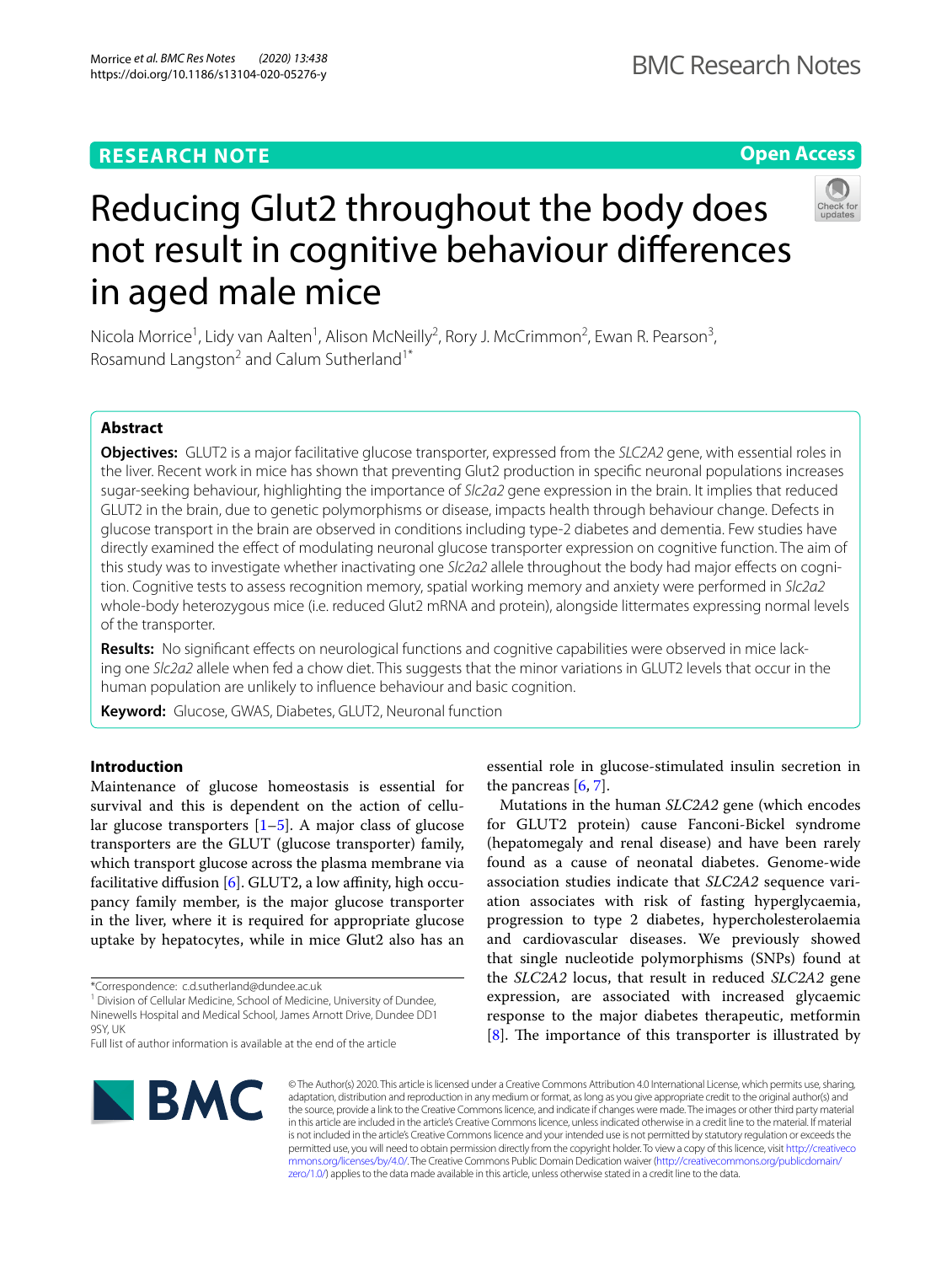the fact that Glut2 null mice are not viable [[6\]](#page-5-2), while deletion of *Slc2a2* expression in neurons of the paraventricular nucleus results in increased sucrose-seeking behaviour in mice  $[9]$  $[9]$ . This latter finding suggests that Glut2 levels have a major infuence on neuronal function. While most glucose transport in the brain is mediated through GLUT1 and GLUT3, there is intriguing evidence that specifc neuronal populations have a reliance on Glut2 that makes them more vulnerable to pathogenic mechanisms underlying Alzheimer's disease [\[10](#page-5-6), [11\]](#page-5-7). In addition, defective glucose transport is observed in Alzheimer's disease [[12\]](#page-5-8). However, there has been limited investigation into how altered glucose transporter expression in the brain directly impacts upon behaviour and cognition. The aim of the study presented here was to examine the efects of reducing Glut2 production in the brain on behaviour and basic cognition in mice. We generated a mouse with a whole-body reduction in Glut2 (*Slc2a2*+/−), which models the changes in GLUT2 expression caused by common SNPs found within the human gene.

## **Main text**

## **Animal procedures**

All animal care protocols and experimental procedures were performed in accordance with the UK Home Office Animal Scientifc Procedures Act (1986), the European Directive of the Protection of Animals used for Scientifc Purposes 2010/ 63/ E, and with the approval of the University of Dundee Animal Ethics Committee. All personnel performing procedures are holders of UK Home Office personal licences. Work was performed under Home Office licence PE82c1898.

Slc2a2+/− cryopreserved mouse sperm (C57BL/6 N-Slc2a2<tm1b(KOMP)Wtsi>/B08, Riken reference number RBRC06334) was purchased from the Riken BioResource Center (Tsukuba, Ibaraki, Japan) and used to generate pups via in vitro- fertilisation (IVF) using C57BL/6 wild-type (WT) females (C57BL/6J,  $JAX^M$ , strain code 632, bred and maintained from the original JAX strain code 000,664; this strain was introduced to Charles River Laboratories France in 1981 and UK in 2004. Breeding is in accordance with The Jackson Laboratory genetic management system. Breeding pairs were purchased from Charles River, Elphinstone, Tranent, Scotland, UK, and a colony maintained within the University of Dundee Resource Unit). Resultant Slc2a2<sup>+/−</sup> animals were crossed with this same C57BL/6J WT strain to obtain  $Slc2a2^{+/+}$  (littermate controls) and Slc2a $2^{+/-}$  pups.

For experimental procedures male  $Slc2a2^{+/+}$  (n=8) and  $Slc2a2^{+/-}$  (n=13) littermates were group housed (max 4 per cage- mixed genotype housing) and maintained at 21 °C with 12-h light/ dark cycle and had ad libitum access to water and standard chow diet (SDS Ltd, Witham, Essex, UK). Animals were weighed regularly from age 10 weeks. Behavioural tests were performed as per schematic in Additional fle [1](#page-5-9): Figure S1 in the morning of test days (before 12 pm). At week 48, animals were killed by exposure to a rising concentration of  $CO<sub>2</sub>$  followed by cervical dislocation, following a 5 h fast. Fasted trunk blood sample was collected, after culling, into a lithium-heparin blood tube (BD, Wokingham, Basingstoke, England, UK), incubated at room temperature for 30 min and spun at  $4 \text{ }^{\circ}C$  at 7500 rpm for 15 min. Collected blood serum was used to determine fasted insulin levels by enzyme-linked immunosorbent assay (ELISA; Crystal Chem, Elk Grove Village, IL, USA) to manufacturers' instructions. Fasting insulin resistance index (FIRI) was calculated as standard ((fasting insulin  $\times$  fasting glucose)/25) [[13](#page-5-10)]. Behavioural data was captured using a Handycam HDR-CX405 camcorder (Sony, Minato City, Tokyo, Japan) and with Anymaze 6.4 software (Stoelting Co., Wood Dale, IL, USA). Data was analysed using Prism 8 (Graphpad) and are presented as mean+/−SEM and compared as indicated in relevant fgure legends.

# **There are no physiological diferences between** *Slc2a2***+***/***<sup>+</sup> and** *Slc2a2***+/− animals maintained on chow diet**

Animals were maintained on chow diet up to 48 weeks of age. No signifcant diferences were noted in body mass between *Slc2a2*+*/*+ and *Slc2a2*+/− groups (Additional fle [1:](#page-5-9) Figures S2A and B), although there was a trend for increased weight gain in *Slc2a2*+/− animals (Additional file [1:](#page-5-9) Fig. S2C;  $p = 0.0597$ ,  $t = 2.003$ ,  $df = 19$ ). There were no signifcant diferences between the mean fasting blood glucose (FBG) levels (Additional fle [1:](#page-5-9) Figure 2D), circulating insulin levels (Additional fle [1](#page-5-9): Figure S2E) or FIRI (Additional fle [1](#page-5-9): Figure S2F) of the *Slc2a2*+/− and *Slc2a2<sup>+/+</sup>* animals at 48 weeks of age. These results show that inactivating an allele of *Slc2a2* does not afect body mass or glucose homeostasis in animals receiving chow diet.

## **Inactivating one allele of** *Slc2a2* **does not afect spatial working memory in male mice**

To examine efects on spatial working memory, animals were tested using the T-Maze spontaneous alternation task at 18 weeks (Additional fle [1](#page-5-9): Figure S1A). Animals were allowed to spontaneously explore the maze for 15 individual trials (returning to start at the end of each test of each trial by themselves). No signifcant diferences were observed between the two groups in the percentage alternation (Fig. [1a](#page-2-0)), which both groups performed above the level of chance (50%, as indicated by blue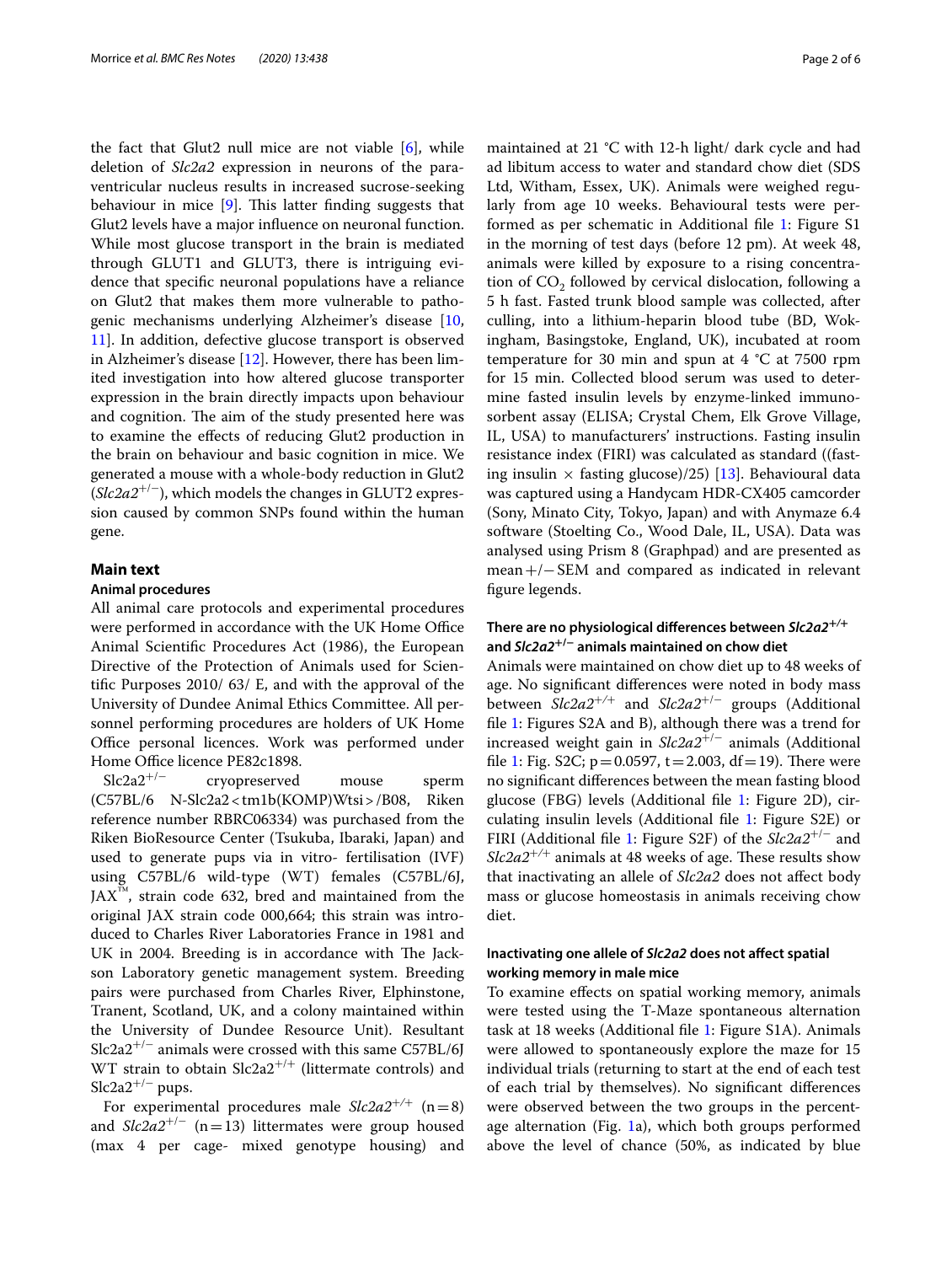

<span id="page-2-0"></span>dashed line). Both groups performed poorly in the number of Left–Right-Left or Right-Left–Right sequences performed (Fig. [1](#page-2-0)b), which were not performed above the level of chance (33%, indicated by blue dashed line). *Slc2a2<sup>+/−</sup>* animals took a significantly longer amount of time to complete 15 trials of the test (Fig. [1c](#page-2-0)), with longer mean trial time (Fig. [1d](#page-2-0)) but no diferences in the latency to leave the start box during each of the 15 trials before they explored the rest of the maze (Fig. [1](#page-2-0)e). Overall, these results suggest that inactivating one allele of *Slc2a2* has no efects on spatial working memory in mice.

# **Inactivating one allele of** *Slc2a2* **does not afect anxiety behaviour in male mice**

To further investigate potential behaviour diferences between the two groups, animals were tested with the elevated plus maze at the age of 18 weeks (Additional fle [1](#page-5-9): Figure S1B) to assess anxiety-related behaviours. No diferences were observed between the two groups in any of the elevated plus maze measurements: distance travelled (Fig. [2](#page-3-0)a), average speed (Fig. [2](#page-3-0)b), number of entries into the diferent areas of the maze: neutral zone (Fig. [2c](#page-3-0)), open arm (Fig. [2d](#page-3-0)) and closed arm (Fig. [2e](#page-3-0)) or the percentage time spent within each zone (Fig. [2f](#page-3-0)–h). This suggests that inactivating one allele of *Slc2a2* has no efects on anxiety-related behaviours.

# **Inactivating one allele of** *Slc2a2* **does not afect recognition memory in male mice**

The novel object recognition (NOR) test is an established procedure to assess recognition memory [\[14\]](#page-5-11). Animals were assessed using both a 2 min and a 24 h NOR (as per Additional file [1](#page-5-9): Figure [S1](#page-2-0)C). No significant differences were observed during the 2 min NOR conducted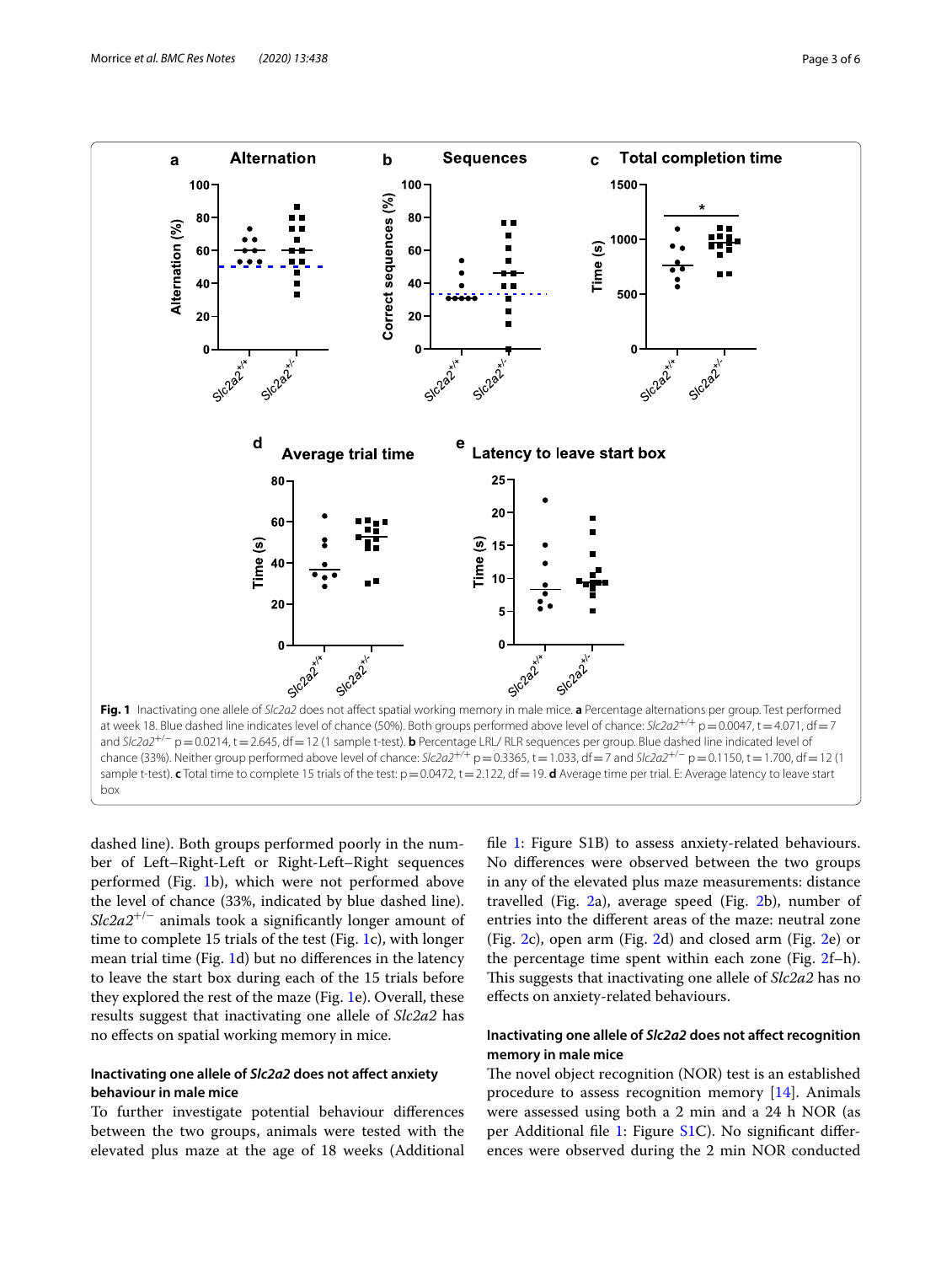

<span id="page-3-0"></span>at 33 weeks between *Slc2a2*+*/*+ and *Slc2a2*+/− groups in the discrimination index (the diference in time spent exploring novel and familiar objects; DI- Fig. [3a](#page-4-0)) or in the total time spent exploring the objects in either the encoding or retention/ retrieval phases of the tests (Fig. [3b](#page-4-0)). Both groups performed the task above the level of chance (DI of 0, meaning animals spent equal amounts of time exploring objects in the retention/ retrieval phase of the task). However, both groups performed equally poorly in discriminating between objects during the 24 h NOR conducted at 37 weeks (Fig. [3c](#page-4-0); neither group performed above the level of chance). *Slc2a2*<sup>+</sup>/<sup>−</sup> animals, though, did spent less total time exploring the objects during the 10 min retention/retrieval phase of this task compared to the encoding phases (Fig. [3](#page-4-0)d). To revisit the spatial memory domain in the animals (as explored during the T-maze task), the object location test was also performed at 42 weeks (Additional fle [1](#page-5-9): Figure S1D). Again, no differences were observed between the two groups in either DI (Fig. [3e](#page-4-0)) or total exploration time measurements (Fig. [3f](#page-4-0)), however, the  $Slc2a2^{+/+}$  group did not perform

the task above the level of chance and so it is difficult to draw clear conclusions from this task. Overall, these results show that inactivating one allele of *Slc2a2* has no efect on non-spatial recognition memory in mice.

### **Conclusions**

Most human diseases, especially chronic, age-related disease, present with minor changes in molecular pathways, which make an individual more vulnerable to environmental insults. This can be due to SNPs in key genes, that have a minor efect on the expression or function of that gene product. We have previously reported that SNPs in the GLUT2 gene (*Slc2a2*) infuence response to the main drug for type 2 diabetes. Our results presented here show that minor alterations in Glut2 expression, such as those associated with specifc SNPs within the human gene, are unlikely to infuence "spontaneous memory and anxiety behaviours". However, to establish the infuence on response to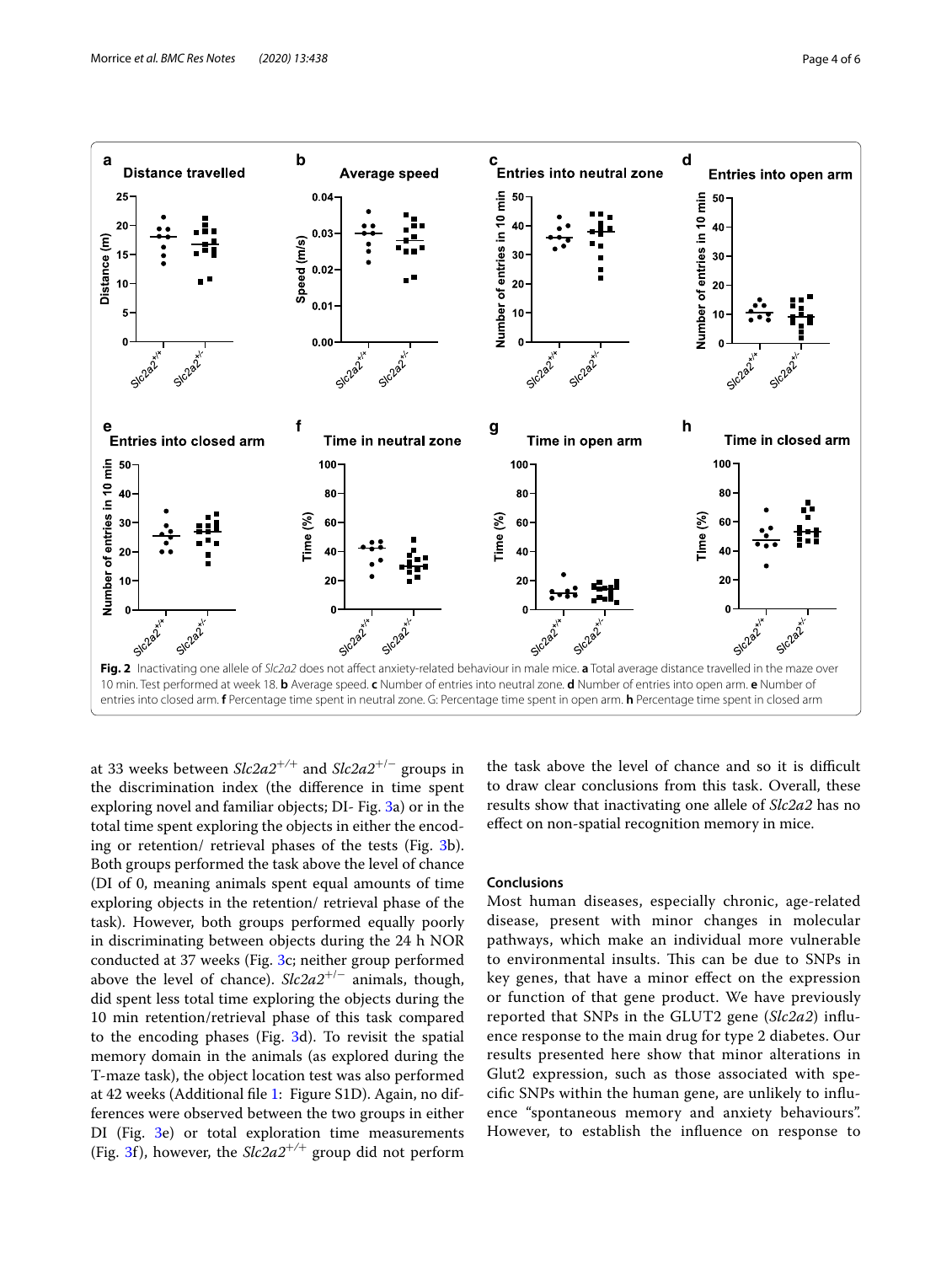

<span id="page-4-0"></span>challenges, such as poor nutrition, disease or infection, will require additional studies.

# **Limitations**

There are a number of limitations to the work presented in this study. Firstly, the tests were performed only on male animals  $[15]$  $[15]$ . Also, the animals in this study were on a regular chow diet and it is possible that efects of reduced Glut2 on cognition may be more pronounced in animals with perturbed glucose homeostasis. Future studies should include diet-induced obese animals, or animals with diabetes, to further investigate such influences. This study was designed to model the effects of common SNPs within the human population, which result in altered levels of GLUT2 expression. In this study, the removal of only one *Slc2a2* allele resulted in an approximately 30% reduction in *Slc2a2* mRNA expression (data not shown), similar to some changes in mRNA seen with specifc SNPs in the human population. In contrast, the neuron-specifc studies performed by Labouebe and colleagues, which resulted in changes to sucroseseeking behaviour were performed with complete lack of Glut2 in those cells [\[9](#page-5-5)]. It is therefore possible that any infuence of this transporter on behaviour only becomes